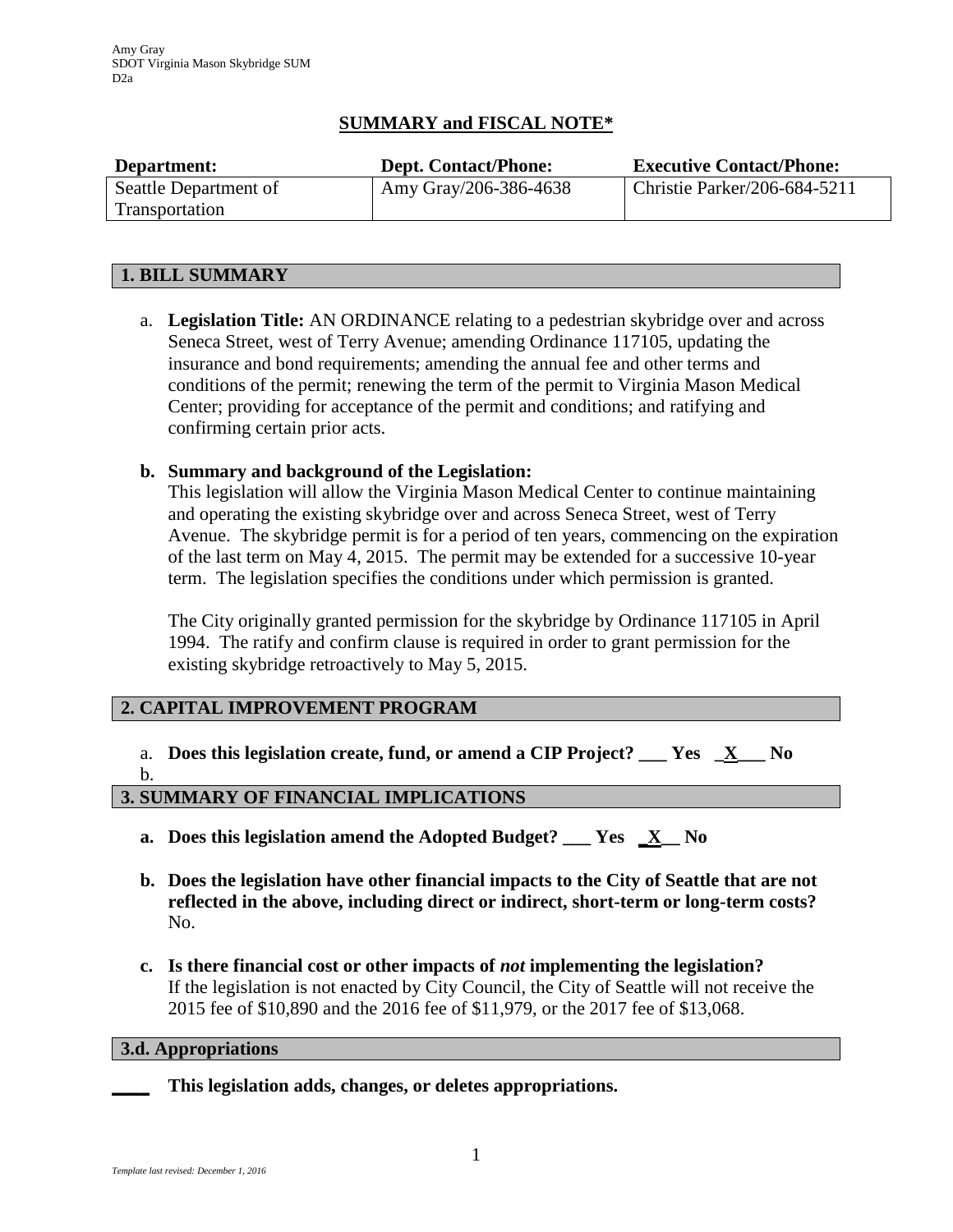#### **3.e. Revenues/Reimbursements**

# **\_X\_\_\_ This legislation adds, changes, or deletes revenues or reimbursements.**

# **Anticipated Revenue/Reimbursement Resulting from this Legislation:**

| <b>Fund Name and</b>  | Dept        | <b>Revenue Source</b> | 2017           | 2018 Estimated |
|-----------------------|-------------|-----------------------|----------------|----------------|
| <b>Number</b>         |             |                       | <b>Revenue</b> | Revenue        |
| Transportation        | <b>SDOT</b> | Annual Fee            | 2015 fee:      | <b>TBD</b>     |
| <b>Operating Fund</b> |             |                       | \$10,890       |                |
|                       |             |                       | 2016 fee:      |                |
|                       |             |                       | \$11,979       |                |
|                       |             |                       | 2017 fee:      |                |
|                       |             |                       | \$13,068       |                |
| <b>TOTAL</b>          |             |                       | \$35,937       | <b>TBD</b>     |

Is this change one-time or ongoing?

On-going. Virginia Mason Medical Center pays an annual fee for the period covered by the term permit.

Revenue/Reimbursement Notes:

The 2015 annual fee is \$10,890 based on the assessed land value by King County. The 2016 annual fee is \$11,979; the increase in fee is due to an increase in the assessed land value by King County. The 2017 annual fee is \$13,069 and is based on the 2017 King County Assessment values.

#### **3.f. Positions**

**\_\_\_\_ This legislation adds, changes, or deletes positions.**

## **4. OTHER IMPLICATIONS**

- **a. Does this legislation affect any departments besides the originating department?** No.
- **b. Is a public hearing required for this legislation?** No.
- **c. Does this legislation require landlords or sellers of real property to provide information regarding the property to a buyer or tenant?** No.
- **d. Is publication of notice with** *The Daily Journal of Commerce* **and/or** *The Seattle Times* **required for this legislation?** No.
- **e. Does this legislation affect a piece of property?**